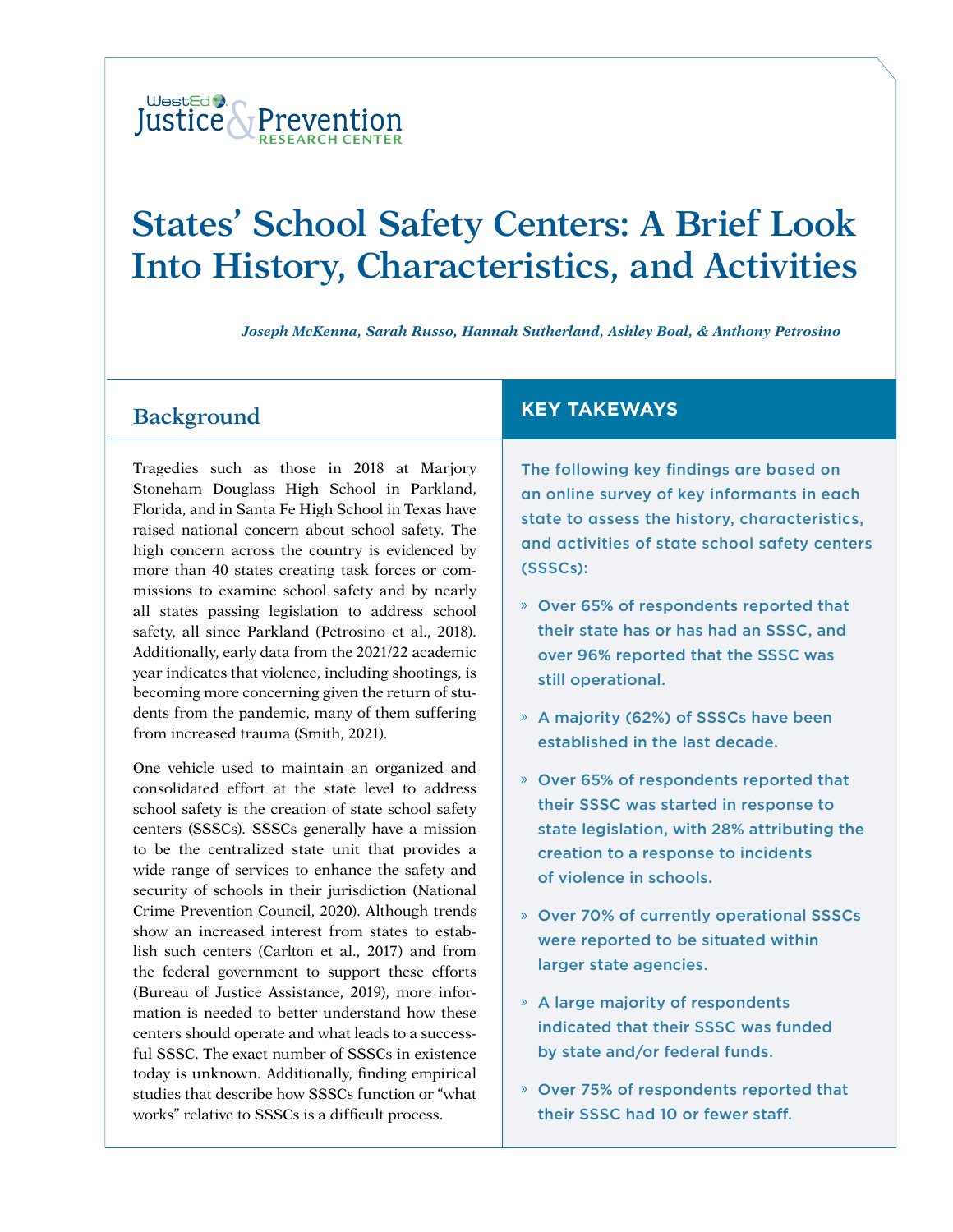

## **Goals of This Evaluation Study**

Given the interest in SSSCs, their potential role in improving safety, and the lack of information currently available to inform the development of high-quality centers, WestEd's Justice and Prevention Research Center (JPRC) has begun the first empirical evaluation focused on SSSCs. The goals of this 3-year evaluation are to

- » document the history of SSSCs;
- » describe the characteristics, practices, structures, and activities of SSSCs;
- » assess their perceived impact;
- » develop a framework outlining promising structures and practices in order to facilitate the development and improvement of SSSCs; and
- » guide future research to examine the impacts and outcomes associated with SSSCs.

This brief is the first in a series that will highlight findings from this larger evaluation. The brief conveys information about these centers in states that have had SSSCs, in states that have had SSSCs but discontinued them, and in states that have never had such centers. For those states that reported ever having an SSSC, JPRC researchers gathered data on the characteristics of these SSSCs, including how each center is structured within the state government, how the center is funded, how many staff are employed by the center, and what activities the center engages in. One of the main aims for this initial data collection activity is to develop a uniform definition of what constitutes an SSSC.

# **Methodology**

This study aimed to survey key informants who were knowledgeable about school safety in their respective states. The findings in this brief are from an online survey of these informants that included both multiple choice and open-ended response items to assess the history, characteristics, and activities of SSSCs across the United States. The survey was divided into four broad sections: (a) Background Information, (b) SSSC History, (c) Characteristics of Active SSSCs, and (d) Characteristics of Discontinued SSSCs.

To identify at least one key informant for this survey in each state, the evaluation team drew on the relationships established by WestEd's extensive networks in education across the country coupled with a robust review of resources available online (e.g., school safety legislation, websites, media coverage). The survey was sent to 51 identified key informants via email invitation in May 2021. The data collection period concluded on June 30, 2021. Forty-three respondents submitted a survey, which is a response rate of about 84 percent. Key informants who responded to the survey included SSSC staff, state education agency staff, policymakers, and staff from other state agencies.

Data from the state key informant survey were analyzed primarily by descriptive and basic inferential statistical approaches. The data were analyzed at an aggregate level to understand overall histories as well as disaggregated to examine data specific to each state, where appropriate.

### **Findings**

*A growing number of states have SSSCs.* Over 65 percent of states responding to the survey reported having an SSSC, with most of these centers serving their entire state (see Exhibit 1). Of those states that reported ever having an SSSC, over 96 percent indicated that the SSSC was still operational at the time of the survey. This finding indicates that not only are many states choosing to adopt SSSCs, but once implemented, an SSSC tends to remain in operation to support school safety. As states likely continue to add, and perhaps even expand, SSSCs, it will be critical for policymakers, state leaders, and federal agencies to have a firm understanding of how centers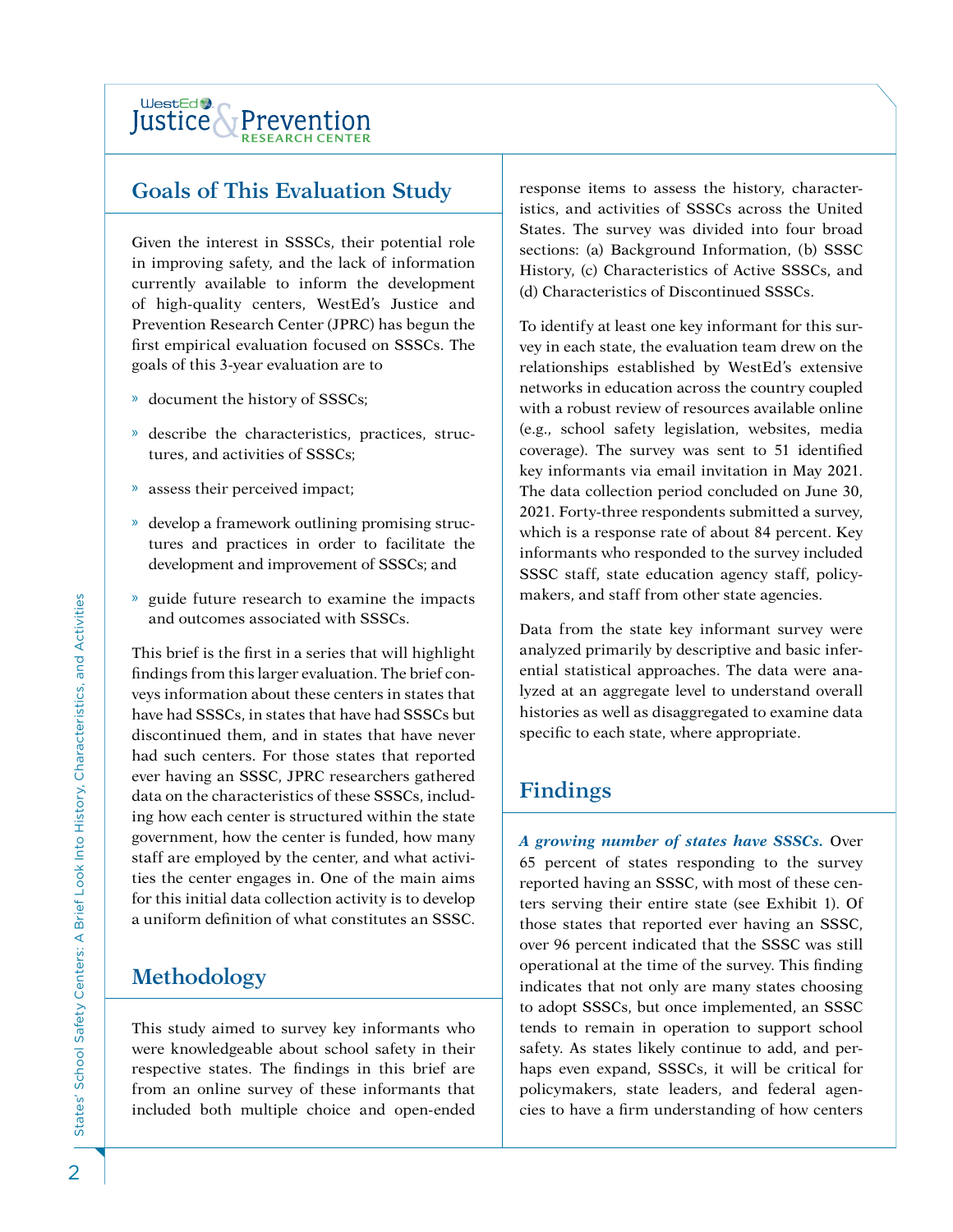

*because some respondents described multiple reasons and/or several themes were identified in analysis (e.g., legislation* 

*stemming from a school violence incident).*

was started because of state legislation requiring the creation of a center, with 28 percent of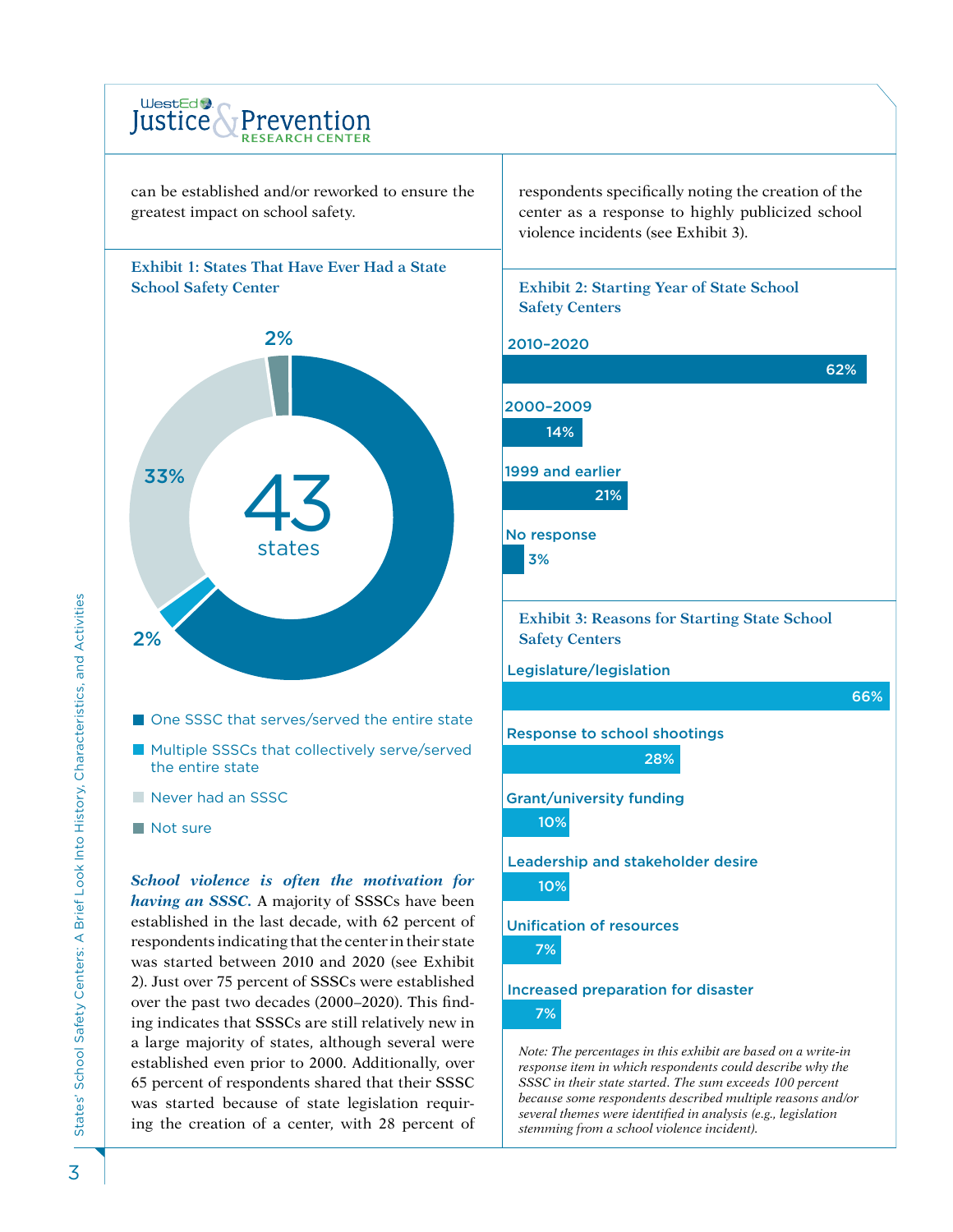

#### *Most SSSCs are situated within larger state agencies and are supported by state/federal funds.*

Over 70 percent of currently operational SSSCs were reported to be situated within larger state agencies. These agencies included those related to education, public safety (i.e., law enforcement), justice, and emergency management (see Exhibit 4). This type of structure — being a part of a larger state agency with additional resources, services, and obligations, as opposed to being a standalone independent center — is important not only for defining what SSSCs are but also for understanding how they go about achieving their work (e.g., potentially having additional agencywide supports such as communications, human resources, and so on). Additionally, a large majority of respondents indicated that the SSSC in their state was funded using state and/or federal funds. In some cases, these funds were state appropriations within the state's budget (75%), but in other cases these were grants given by federal (over 46%) and/ or state agencies (nearly 18%). Many respondents reported multiple funding streams for their SSSC.

#### **Exhibit 4: State Agencies That House State School Safety Centers**



*Most SSSCs comprise a small staff engaging in a wide range of activities.* Over 75 percent of respondents reported that the SSSC in their state had 10 or fewer staff, with over 50 percent reporting that their SSSC had 5 or fewer staff (see Exhibit 5). However, respondents also indicated that their SSSCs are responsible for a wide range of activities in support of school safety in the state. For instance, in each of the following categories, over 50 percent of respondents reported that their SSSC engaged in the activity: technical assistance (93%), training (86%), resource development (82%), grant administration (54%), and compliance (50%). These findings suggest that, in most cases, a small staff dedicated to the SSSC is responsible for a diverse set of activities that support schools and districts in their safety efforts. Many respondents also noted that the SSSC's work is often achieved through collaboration with various partner agencies and groups that also have an interest in school safety.

#### **Exhibit 5: Full-Time Employees (FTEs) of State School Safety Centers**

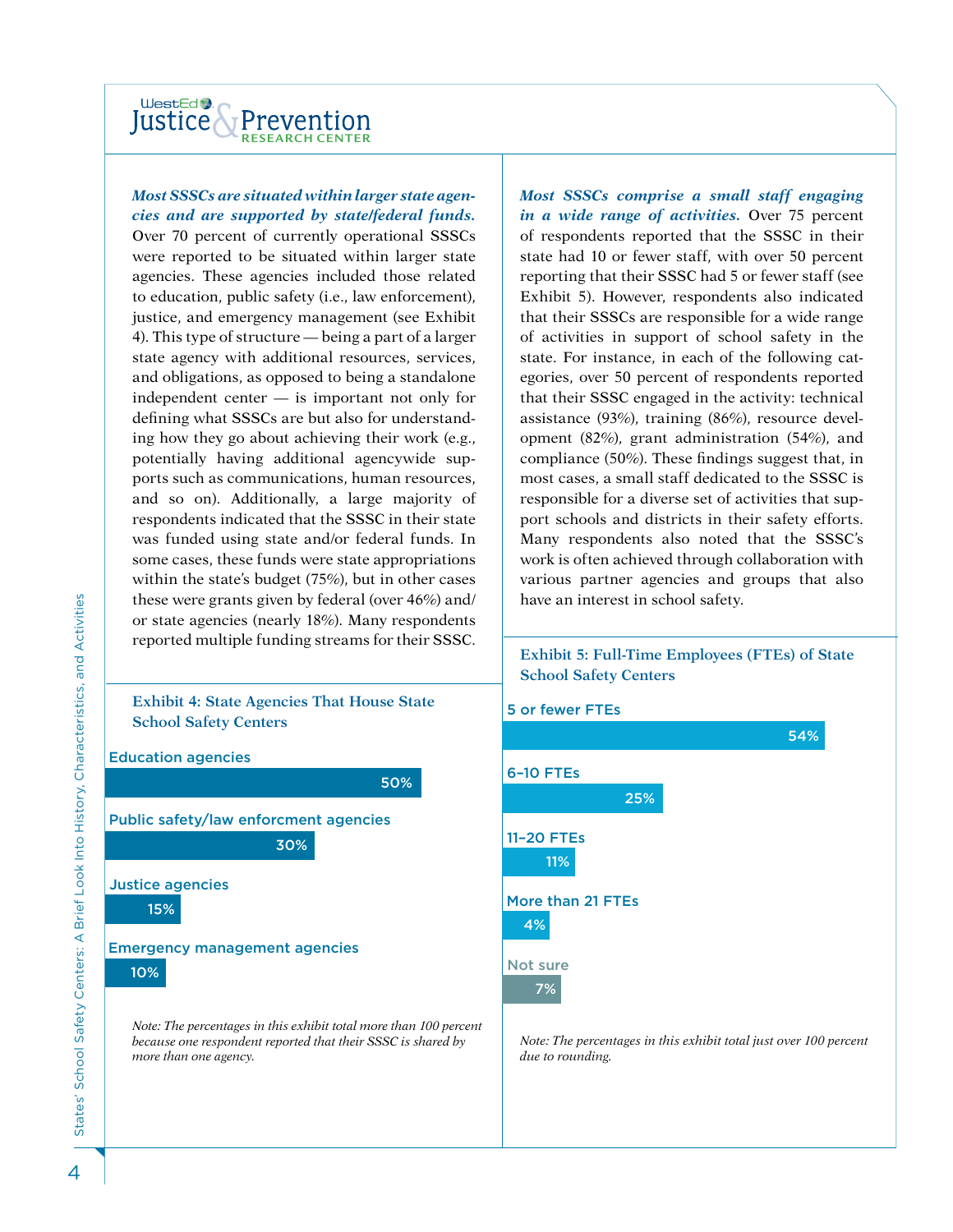

*A uniform definition of SSSCs is needed.* Of the 28 respondents who reported that their state had an operational SSSC at the time of the survey, over 70 percent indicated that this SSSC was part of a larger state agency (e.g., department of education, department of public safety). In contrast, 3 respondents reported that their state did not have an SSSC, but, when asked to provide a rationale as to why the state did not have a center and how the state addressed school safety, each of the respondents indicated that school safety was already handled by an existing state agency and there was therefore no need for an SSSC. There are several potential explanations for their answers. For instance, it is likely that some states have legislation that specifically mandates the creation and support of an SSSC, even if it is housed within a larger state agency. Other states may not have such legislation. Alternatively, states may just differ in their terminology of how they refer to this specific office or department within a larger agency that is responsible for school safety. Thus, when completing the survey, if such an entity is not commonly referred to as an SSSC within the state, the respondent reported their state as not having an SSSC. Despite the respondents' varied perspectives, the authors of this study propose the following as at least an initial definition of what constitutes an SSSC, based on these survey data:

*A state-level resource that is funded through state appropriations, state/federal grants, or some combination of the two; that, at a minimum, serves the entire state as a central clearinghouse for school safety information and resources; and that may provide technical assistance and training and/or develop resources to support school safety efforts.* 

### **Conclusion**

To build on the initial data collected by survey in this study, the JPRC's future evaluation work will include collecting additional data from SSSC directors; gathering detailed activity data from

each SSSC; and conducting interviews and surveys with policymakers, superintendents, principals, school resource officers, and others involved in school safety efforts in each state. Findings from these data collection activities could lead to further refinement of the definition of SSSCs suggested in this paper. Further data collection will also support other aims of the evaluation, such as developing a measure of the perceived impacts or effectiveness of SSSCs in order to guide policy, practice, and future research related to SSSCs.

#### **References**

Bureau of Justice Assistance. (2019). *Awards made for solicitation: BJA FY 19 STOP School Violence Technology and Threat Assessment Solutions for Safer Schools Program — A state proposing to create or enhance a state school safety center.*  <https://bja.ojp.gov/funding/awards/list>

Carlton, M. P., Wyrick, P., Frederique, N., & Lopez, B. (2017). *States' role in keeping schools safe: Opportunities and challenges for state school safety centers and other actors* (ERIC Document Reproduction Services No. ED575990). U.S. Department of Justice, Office of Justice Programs.

National Crime Prevention Council. (2020). *School safety centers can be found in 20 states.* [https://www.](https://www.ncpc.org/programs/be-safe-and-sound-in-school/state-school-safety-centers/) [ncpc.org/programs/be-safe-and-sound-in-school/](https://www.ncpc.org/programs/be-safe-and-sound-in-school/state-school-safety-centers/) [state-school-safety-centers/](https://www.ncpc.org/programs/be-safe-and-sound-in-school/state-school-safety-centers/)

Petrosino, A., Boal, A., & Mays, A. (2018). Policy responses to a high profile school tragedy. *Translational Criminology, 15,* 4–6.

Smith, C. (2021, October 7). Texas school shootings are rare, but experts worry about an uptick during pandemic. *The Dallas Morning News.* [https://www.](https://www.dallasnews.com/news/education/2021/10/07/shootings-at-texas-schools-are-very-rare-but-experts-worry-they-might-rise-during-pandemic/) [dallasnews.com/news/education/2021/10/07/shoot](https://www.dallasnews.com/news/education/2021/10/07/shootings-at-texas-schools-are-very-rare-but-experts-worry-they-might-rise-during-pandemic/)[ings-at-texas-schools-are-very-rare-but-experts](https://www.dallasnews.com/news/education/2021/10/07/shootings-at-texas-schools-are-very-rare-but-experts-worry-they-might-rise-during-pandemic/)[worry-they-might-rise-during-pandemic/](https://www.dallasnews.com/news/education/2021/10/07/shootings-at-texas-schools-are-very-rare-but-experts-worry-they-might-rise-during-pandemic/)